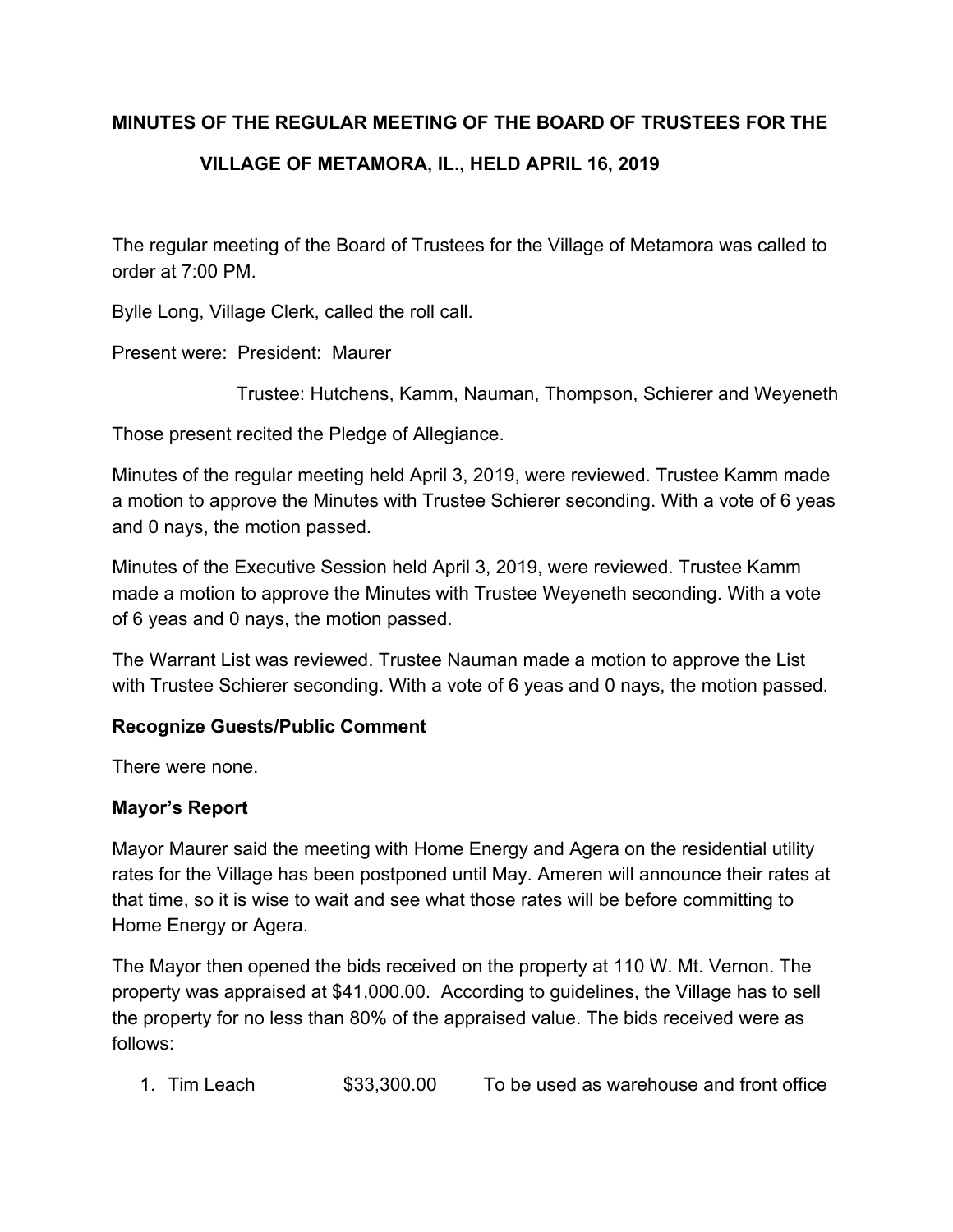| space. |
|--------|
|        |

2. Jack and Tiffany Stanley \$32,800.00 To be used as office suites. 3. Thomas Wester \$33,000.00 Used as high-tech auto repair shop

Mayor Maurer thanked the bidders, said the Board would discuss the issue during Executive Session and let the bidders know of their decision.

Next, Mayor Maurer said the new owner of the Village Florist Shop had requested a liquor license to serve wine at her grand opening, which was April15th. There was not enough time to process her request as it did not come in until April  $12<sup>th</sup>$ , but said the Village should perhaps set forth something to accommodate future requests of this sort. 111111Attorney Brunton said he would research the issue and report back to the Board.1111111

Mayor Maurer said at the meeting May  $7<sup>th</sup>$ , the Board will adopt the 2019/2020 budget. Sine-Die to welcome new Board members and appoint committees.

# **Attorney's Report**

Attorney Brunton gave an update on annexation of the Wall property. The Village has agreed to proposed re-alignment (and re-subdivision) of property to annex just the homestead property into the Village with sufficient contiguity with Village boundary. Planning Commission meeting is April 29<sup>th</sup> to review re-subdivision plat for Wall parcels; thereafter, Village will need to approve re-subdivision plat and then annexation ordinance. Still working on title issues with Mr. Wall and will prepare annexation documents for May 7<sup>th</sup> Village Board meeting.

## **Engineer's Report**

Bob Kolhaus reported on the following:

- 1. RLF Funding Program & Watermain Project Working through the required 10 checklist items for GATA. Design may not begin until official notice from DCEO. Schedule is still hopeful for design and construction during late 2019.
- 2. Watermain/Valve Work at Well & WTP Sites Work complete at Wells # 7 & 8.
- 3. County DCEO-RLF Program ADA projects will be the focus of the allowable use of the money. Tri-County would be processing the Grant. More details to follow.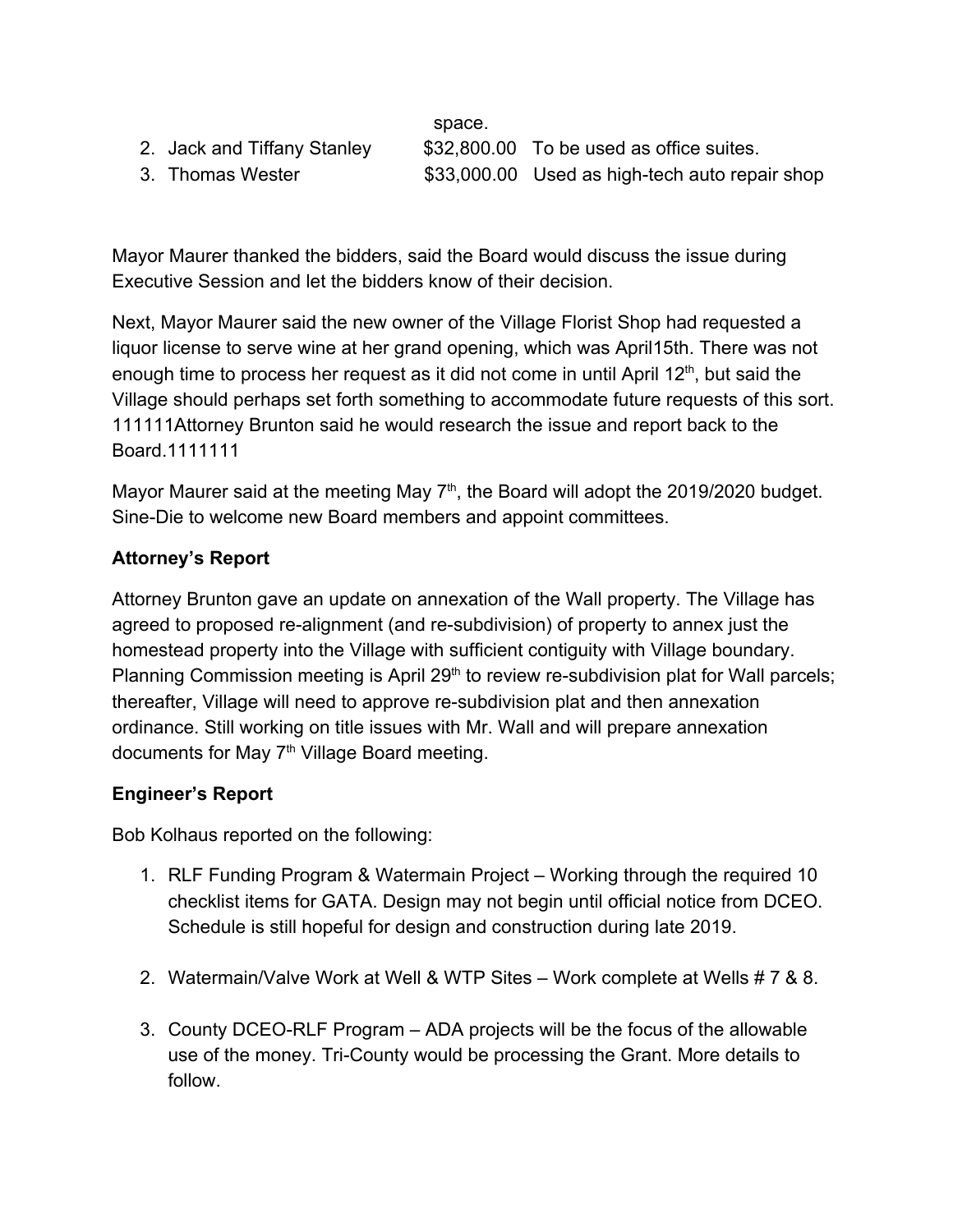- 4. Oakwood Cemetery/Coal Bank Road Storm Drainage Will work with Jason and Trustee Nauman on most feasible route, diameter, costs and construction approach. Jason working through communication with Township on project coordination options.
- 5. IDOT RTE 116 Closure Permit Old Settlers Days Received permit Final step will be to provide insurance certificates as outlined in the Resolution.
- 6. MFT Resolution Approval 2019 MFT Program resolution approval and subsequent signatures.

Trustee Nauman made a motion to approve the 2019 MFT Program Resolution in the amount of \$115,000.00. Trustee Kamm seconded the motion and with a vote of 6 yeas and 0 nays, the motion passed.

7. High School Improvements - Reviewed plan submittal related to storm, water and sewer, provided comments. Project currently in bidding phase. Waiting for resubmittal to provide final approval of proposed design.

### **Treasurer's Report**

#### CASH BALANCES

Cash balances as of March 31, 2019, decreased \$3,815 about a .08% decrease from February 28, 2019

| <b>MAJOR RECEIPTS</b>      |                    |          |
|----------------------------|--------------------|----------|
| State of Illinois          | <b>Total Taxes</b> | \$71,337 |
| <b>MAJOR DISBURSEMENTS</b> |                    |          |
| Ameren                     |                    | \$10,721 |
| <b>IEPA</b>                |                    | \$31,329 |
| <b>INVESTMENTS</b>         |                    |          |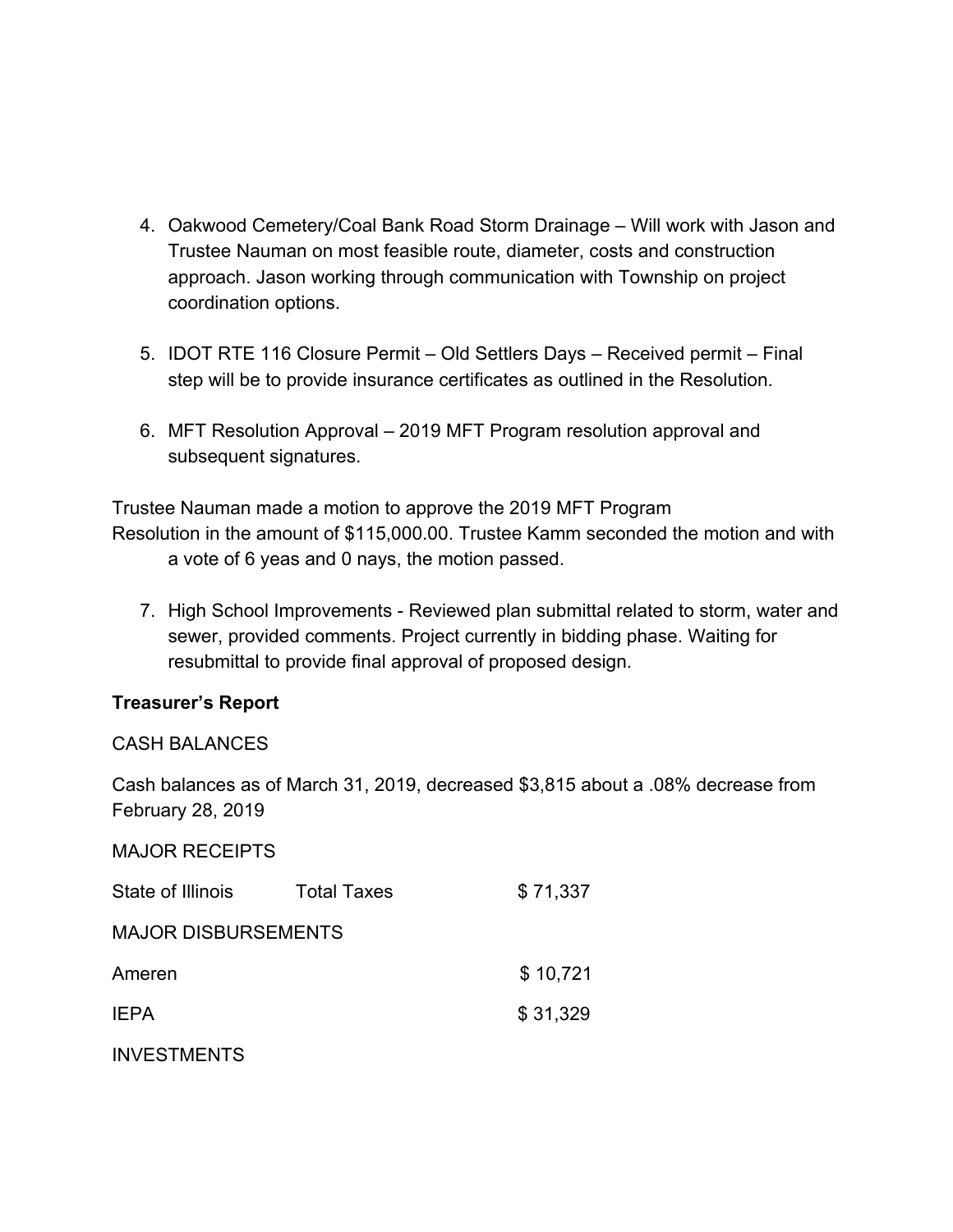The Money Market at Commerce Bank earned an interest rate of .85% on March 31, 2019. Goodfield State Bank Investments; Money Sweep Account earned an interest rate of 1%, the Money Market earned an interest rate of .05% on March 31, 2019.

## **Public Works Dept.**

Trustee Nauman set committee meetings for April 30<sup>th</sup> starting at 5PM with the Police/Fire/ESD, 6PM for Public Works and the rest to follow.

Trustee Nauman reported he and Trustee Kamm met with Jim Cummings, Grant Consultant for Greater Peoria EDC. The Village would like to be considered for the County's revolving loan funds. He sent a letter stating the Village would seek funds to upgrade the restroom in the Village Hall. Current restroom is in basement and not handicap accessible. Funds would be used to build handicap accessible restroom on main floor.

### **Police/Fire/ESD**

Trustee Kamm reported he met with the Rural Fire Dept. and said he invited them to be involved in the talks and future planning of the new fire house.

### **Finance, Economic Development, Insurance**

Trustee Weyeneth reported we received a couple more payments from Mr. Caplis.

### **Special Projects, Buildings**

Trustee Hutchens stated a correction of his motion last meeting to accept the bid from Lori's Professional Painting when it should have been Lisa's Interior Painting. The bid was to paint the Village Hall for \$1200.00.

#### **Old Business**

There was none

#### **New Business**

There was none

### **Executive Session**